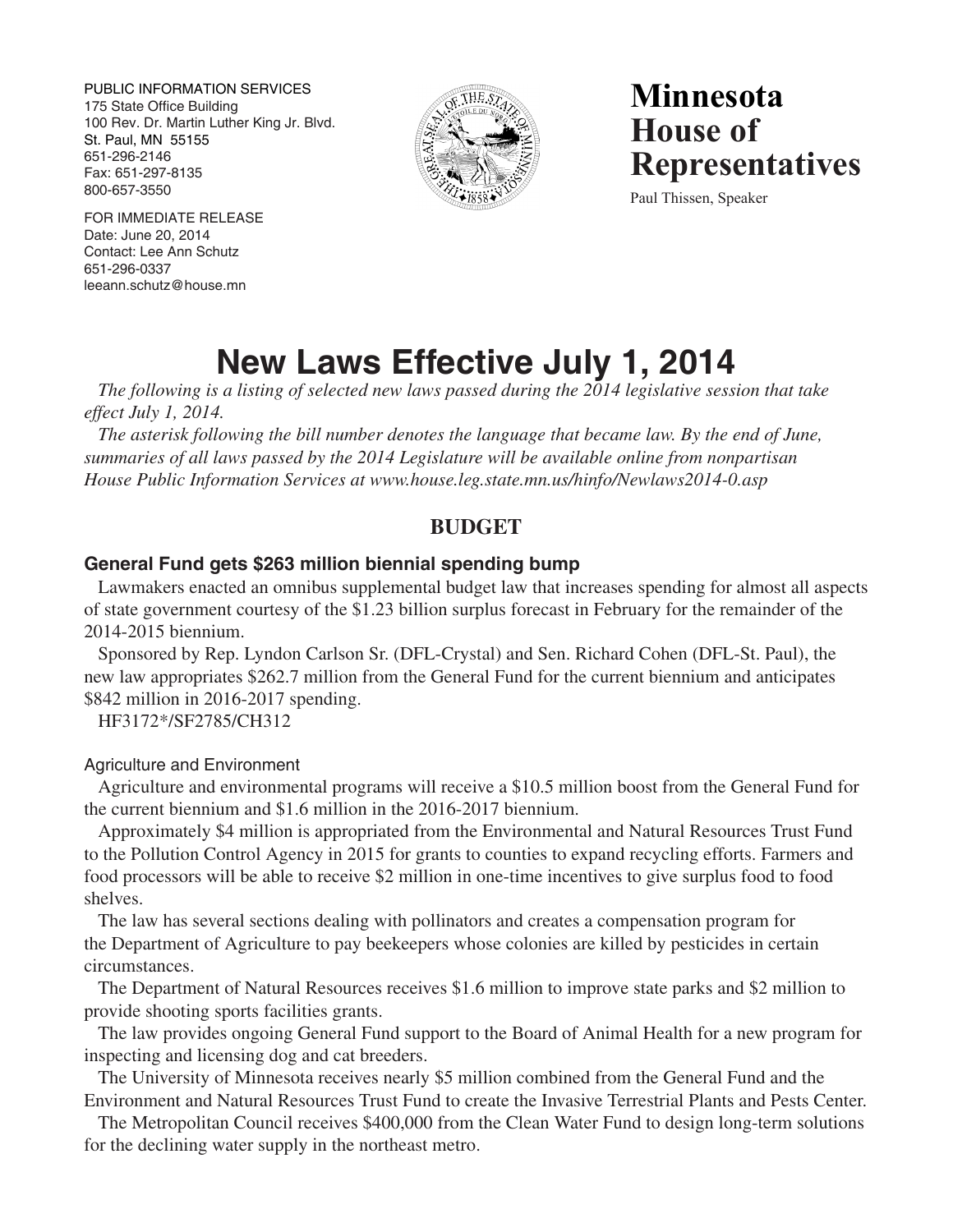## E-12 Education

Out of \$54 million allotted from the General Fund for E-12 education, \$23 million goes to a \$25 per pupil increase in the basic education formula. The formula increase is ongoing and commits the state to \$52.5 million for the 2016-2017 budget period.

The law provides \$9 million to implement the new teacher evaluation system in school districts that don't participate in the Q-Comp alternative teacher compensation program.

The law spends \$4.9 million to expand eligibility for English language learner revenue from five to six years.

A cap on early learning scholarships is removed, the law increases funding for the scholarships by \$4.7 million, and increases funding for early childhood family education by the same amount.

The law provides \$3.5 million for school lunch and food storage and provides \$569,000 so that all kindergartners can have a school breakfast.

Advertising and recruiting of Post Secondary Enrollment Options will be limited to students in school districts with 700 or more students in grades 10 through 12. The provision repeals a portion of the omnibus education policy law, HF2397, which lifted the so-called "Gag Rule" on colleges being able to advertise PSEO to high school students.

## Health and Human Services

The greatest amount of spending in the law is allocated to health and human services programming. The law spends \$104 million in the current biennium and \$649 million from the General Fund during the 2016-2017 biennium.

The largest line item is \$80 million to give home and community-based service providers a 5 percent rate increase for Fiscal Year 2015. The rate increase is permanent and is allotted \$93 million in 2016 and \$99 million in 2017.

The law also rebases hospital payments for Medicaid beneficiaries for the first time since 2002 and gives nursing homes annual rate increases over three years as the new hourly minimum wage increase enacted this session is phased in. Future rate increases will track with the inflationary increases that were passed in the minimum wage law.

Other health and human service provisions include:

 • providing \$10 million for a salary supplement for State Operated Services employees, specifically those at the Minnesota Security Hospital in St. Peter;

 • creating the Healthy Housing program at the Department of Health and providing \$300,000 a year in permanent funding for local grants to address housing-specific health threats;

 • providing \$2.5 million for respite service development grants;

 • providing \$1 million in permanent funding to the Health Department for the Safe Harbor for Sexually Exploited Youth program;

 • providing \$1 million in permanent funding to the Department of Human Services for the Homeless Youth Act;

 • providing \$501,000 in one-time funding to the Health Department for grants to address health equity issues, with a focus on refugee populations; and

 • establishing a working group for mentally ill offenders who are arrested or are subject to arrest.

## Higher Education

The University of Minnesota will receive \$4.5 million for its partnership with the Mayo Clinic for research into regenerative medicine. The partnership will then receive \$4.35 million annually starting in fiscal year 2016.

The law directs the Minnesota State Colleges and Universities system to develop a plan to create "multi-campus articulation agreements" that help students transfer credits.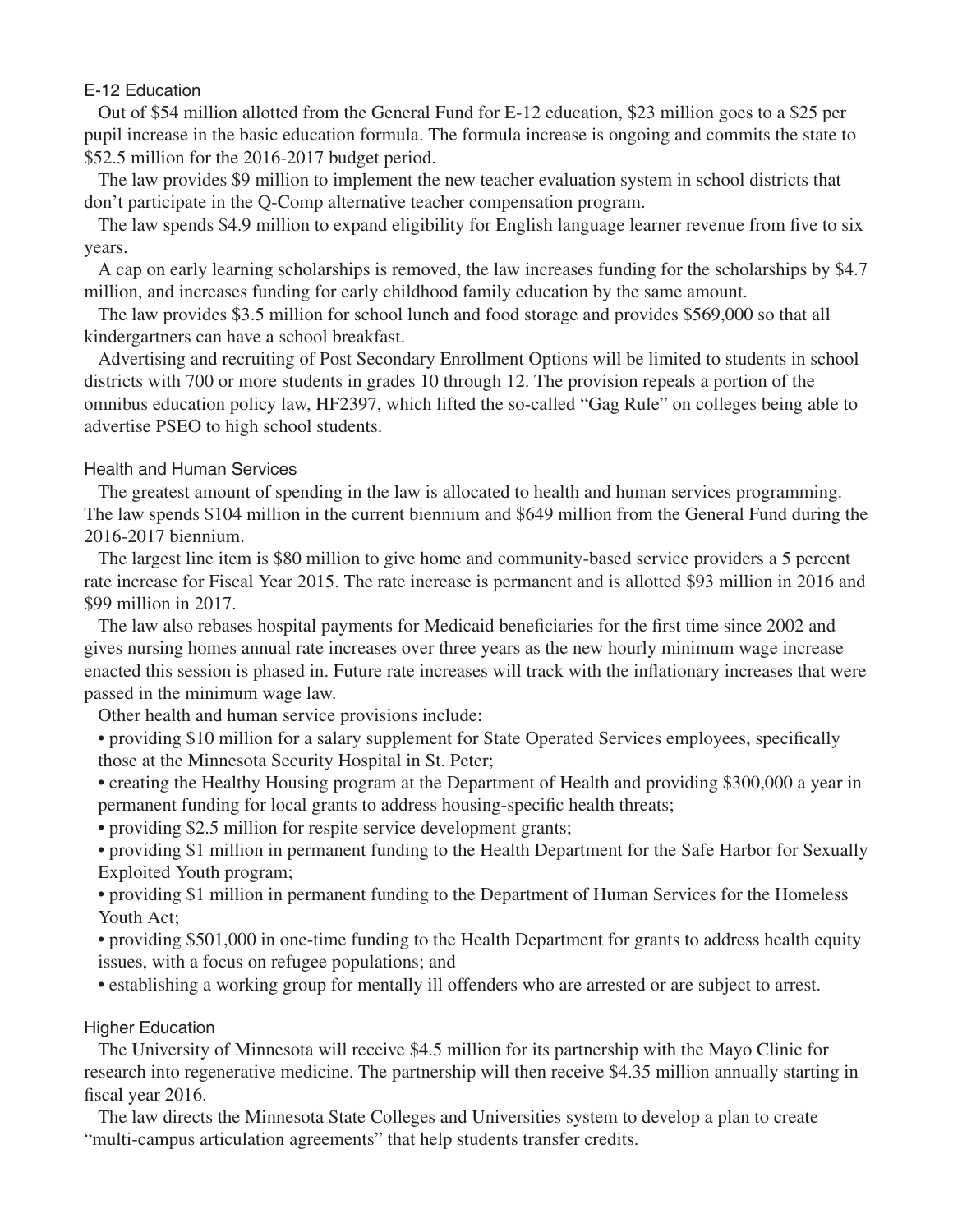The law allows the Office of Higher Education to refinance student and parent loans, with certain limitations. Refinancing may not occur before June 1, 2015, and the office is required to report to the Legislature on its plan and proposed terms and conditions by Feb. 1, 2015.

#### Jobs and Economic Development

The biggest ticket item in this portion of the law is \$20 million in one-time money for grants to improve broadband connectivity in the state. The money will be available until June 30, 2017. As part of the broadband effort, the law creates the Border-to-Border Broadband Development Grant Program to expand services in unserved or underserved parts of the state.

The law provides \$475,000 on a one-time basis to each of the state's six initiative foundations for revolving loans and other lending programs. It also provides \$2.2 million in one-time funding for the Greater Minnesota Business Development Public Infrastructure Grant Program that's available until June 30, 2017.

The law appropriates \$1.05 million in one-time money from the Workforce Development Fund for job training programs in various parts of the state. It also requires the Department of Employment and Economic Development to establish a "uniform outcome measurement and reporting system" for adult workforce programs that are funded out of the Workforce Development Fund.

#### Judiciary and Public Safety

The Department of Corrections gets \$16.2 million in base funding for negotiated staff pay increases. It also receives \$11 million in one-time money to handle unexpected growth in the prison population.

The Office of Justice Programs at the Department of Public Safety will receive \$1.3 million, including \$500,000 for youth intervention programs and \$500,000 for emergency shelter programs for victims of domestic violence and trafficking.

The law creates a Disaster Assistance Contingency Account to pay toward the non-federal share of disaster assistance. The law places \$3 million into the account.

#### **Transportation**

The law includes \$6.5 million for Greater Minnesota transit, \$2 million for railroad crossing safety and \$2 million for Capitol security. The law also spends \$129 million in one-time money from the Trunk Highway Fund, which is supported by gas taxes, motor vehicle sales taxes and license tab fees. For Fiscal Year 2015, the Corridors of Commerce program gets \$25 million in trunk highway dollars. Also, \$20 million from the Trunk Highway Fund is appropriated for Fiscal Year 2014 for snow and ice removal and \$10 million goes to winter-weather related highway repair.

The law creates a Railroad and Pipeline Safety Council for the Department of Public Safety. The account is given a one-time transfer of \$1.6 million. The law establishes rules for how railroad companies must act after they've spilled hazardous substances. It also provides guidance to the Pollution Control Agency for preparing to deal with oil and hazardous substance spills by railroads.

The law changes statute related to speeding in a work zone and creates a new fine. It also allows the Department of Transportation to increase the speed limit on two-lane highways from 55 mph if the increase can be "reasonably and safely" done.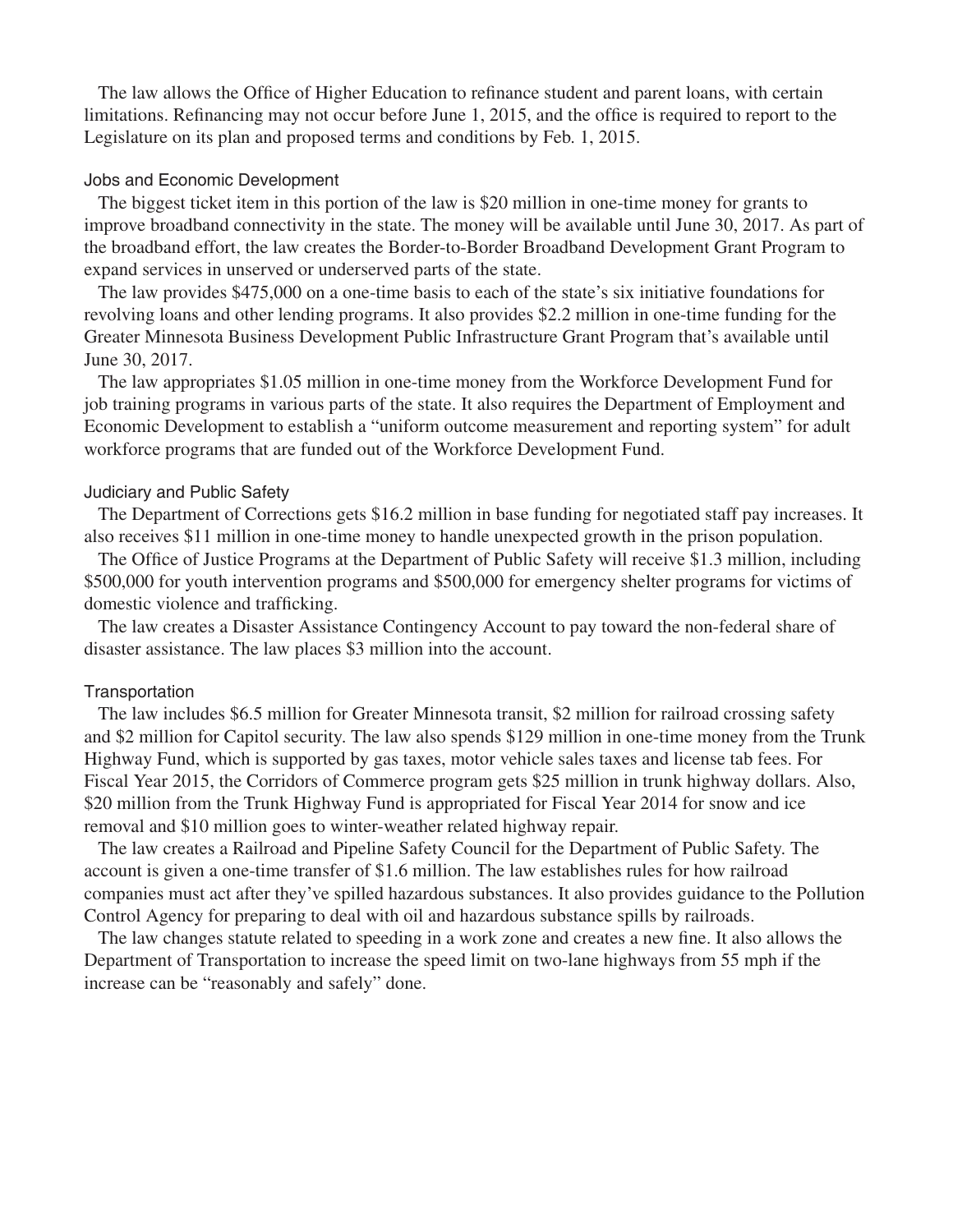# **CONSUMERS**

#### **Minnesota becomes first state to require smartphone 'kill switch'**

Cell phone retailers will be on the frontlines of a new law designed to help curb the theft of smartphones. However, manufacturers will have until July 1, 2015, to equip phones with the antitheft function.

Sponsored by Rep. Joe Atkins (DFL-Inver Grove Heights) and Sen. Katie Sieben (DFL-Newport) and effective July 1, 2014, all Minnesota phone dealers – those who buy or sell used cell phones – must keep a written record of each acquisition that includes information about the device, the transaction, the seller of the device (including driver's license number), and a statement signed by the seller attesting that the cell phone is not stolen and is free of any liens or encumbrances.

Additionally, used cell phone dealers are prohibited from selling or removing from the dealer's premises a used cell phone if notified by a law enforcement official that there is probable cause to believe the cell phone is stolen or is evidence of a crime. The law also requires a dealer to install and operate video cameras positioned to record the face of used cell phone sellers, and the date and time. If they fail to do so, they will be charged with a misdemeanor.

 Smartphones manufactured after July 1, 2015, that are bought or sold in Minnesota must be equipped with antitheft functionality or capable of downloading that functionality, at no cost to the buyer. HF1952/SF1740\*/CH241

#### **New regulations for nurseries that label products as 'bee-friendly'**

Nurseries that want to label products as friendly to bees will have to pass muster with state inspectors. Sponsors of the new law, Rep. Rick Hansen (DFL-South St. Paul) and Sen. Kari Dziedzic (DFL-Mpls), referred to it as "truth-in-advertising" for plant products. Plants, plant material and nursery stock for sale can't be advertised or labeled as beneficial to pollinators if they have "a detectable level of systemic insecticide" that either has a pollinator protection box on the label or has a certain precautionary statement in the environmental hazards section of the insecticide product label.

HF2798\*/SF2695/CH299

# **EMPLOYMENT**

#### **Gender pay gap addressed in new law**

Sponsored by Rep. Carly Melin (DFL-Hibbing) and Senate President Sandy Pappas (DFL-St. Paul), a new law includes provisions to expand parental leave, protect victims of domestic violence and decrease the gender pay gap.

 The Department of Employment and Economic Development will be required to create a grant program with a one-time appropriation of \$500,000 from the Workforce Development Fund to increase the number of women employed in high-wage, high-demand, nontraditional jobs. The grants will be given to state organizations for programs that assist and encourage women to find employment in careers deemed "nontraditional:" skilled trades, science, technology, engineering and math (STEM) occupations. An additional \$250,000 from the fund is appropriated to the Department of Labor and Industry for apprenticeship opportunities for women in nontraditional occupations.

The law also:

 • adds an advisory member to the governor's Workforce Development Council that has expertise in helping women obtain employment in high-wage, high-demand jobs;

 • expands unpaid leave under the Minnesota Parental Leave Act from six to 12 weeks and allows the use of leave under the Parental Leave Act for pregnancy-related needs;

 • provides for enforcement by the Department of Labor and Industry of existing and new laws related to pregnancy, parenting and child-related leave; pregnancy accommodations; use of earned sick leave; break time and space for nursing mothers; and wage disclosure;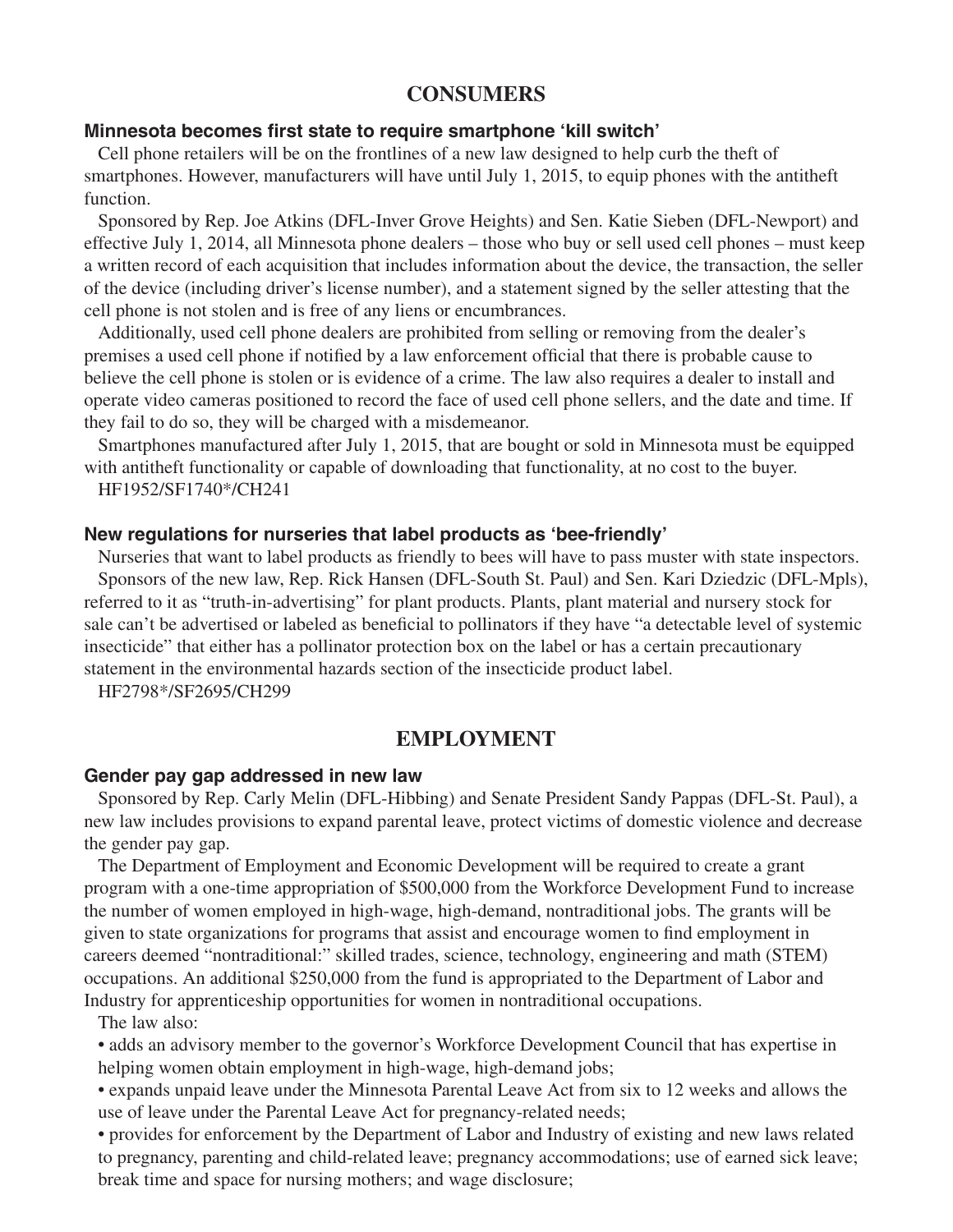• allows employees to disclose wage information to other employees without retaliation;

 • supports women entrepreneurs' business development with \$500,000 from the General Fund given to Women Venture and the Women's Business Center of Northeastern Minnesota to facilitate and promote the creation and expansion of women-owned businesses; and

 • expands the use of earned sick leave to allow an employee to care for an ill or injured grandchild or parent of a spouse.

HF2536\*/SF2050/CH239

# **ENVIRONMENT**

# **Pollinators, invasive species projects funded by LCCMR**

 Nearly \$29 million for 71 environmental projects recommended by the Legislative-Citizen Commission on Minnesota Resources is funded with proceeds from the state lottery. Sponsored by Rep. John Persell (DFL-Bemidji) and Sen. Kari Dziedzic (DFL-Mpls), the law appropriates money out of the Environment and Natural Resources Trust Fund.

The law is divided into eight categories of funding:

- land acquisition for habitat and recreation: \$6.9 million;
- water resources: \$4.58 million:
- foundational natural resource data and information: \$4.2 million;
- environmental education: \$3.68 million;
- methods to protect, restore and enhance land, water and habitat: \$3.68 million;
- air quality, climate change and renewable energy: \$3.36 million;
- aquatic and terrestrial invasive species: \$2.3 million; and
- administration and contract agreement reimbursement: \$244,000.

 Several projects address the declining number of pollinators in Minnesota. The largest amount is \$864,000 to the University of Minnesota to identify sources of nectar and pollen for native pollinators and honey bees. The university will also receive \$326,000 for research how neonicotinoid insecticides affect bees.

The law also addresses invasive species with \$854,000 to the university to look at changing the operations at Lock and Dam No. 2 to No. 8 to impede invasive carp from moving up the Minnesota, Mississippi and St. Croix rivers.

HF1874\*/SF1899/CH226

## **Outdoor Heritage Fund money will buy conservation lands**

A new law, sponsored by Rep. Rick Hansen (DFL-South St. Paul) and Sen. Tom Saxhaug (DFL-Grand Rapids), funds \$109 million in projects recommended by the Lessard-Sams Outdoor Heritage Council. The money comes from the three-eighths of 1 percent increase in the sales tax that voters approved as a constitutional amendment in 2008.

The funding categories include:

- prairies: \$37.4 million;
- habitats: \$30.9 million;
- wetlands: \$24 million;
- forests: \$16 million; and,
- administration: \$885,000.

Among the larger appropriations is \$9.7 million for the Reinvest in Minnesota Wetlands Partnership and \$8.1 million to the Department of Natural Resources to acquire land for wildlife management areas and scientific and natural areas.

HF1926\*/SF2098/CH256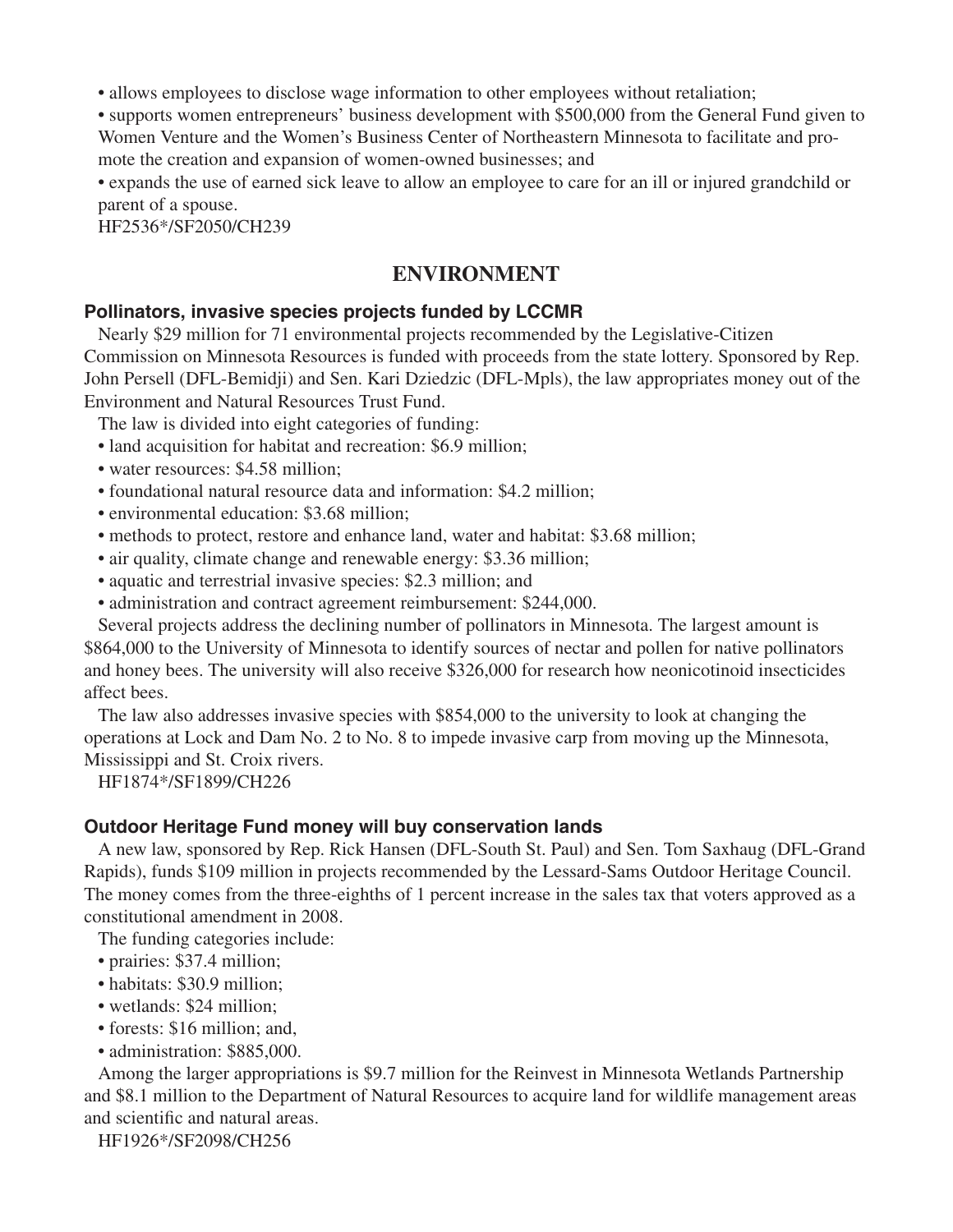# **GOVERNMENT**

## **Funds for claims against the state approved**

More than \$80,000 will be paid out to people who have filed claims against the state.

Sponsored by Rep. Mary Murphy (DFL-Hermantown) and Sen. Jim Carlson (DFL-Eagan), the state is authorized to pay out more than \$73,000 from the General Fund in Fiscal Year 2015 to settle claims against the Department of Corrections related to injuries sustained in state correctional facilities or while a person was participating in sentence-to-serve programs.

Nearly \$11,000 will also be paid to workers who were not compensated in full by a contractor that performed work as part of a Department of Transportation project.

HF3241\*/SF2805/CH252

# **HEALTH AND HUMAN SERVICES**

## **Standards set for dealing with pregnant inmates**

Sponsored by Rep. Carolyn Laine (DFL-Columbia Heights) and Sen. Barb Goodwin (DFL-Columbia Heights), a new law will set standards and consistency for officials dealing with pregnant inmates at local or state correctional facilities.

The law will:

 • prohibit restraining a woman who is in labor;

 • prohibit the use of waist chains or handcuffs behind the back of a pregnant woman or a woman who has given birth within the preceding three days;

- require a pregnancy test of every inmate, unless she is over age 50 or refuses the test;
- require testing a pregnant woman for sexually transmitted diseases;

 • provide appropriate educational materials and resources related to pregnancy, child birth, breast feeding, and parenting;

 • provide access to free doula services or services at the inmate's expense; and

 • provide access to a mental health assessment, and treatment, if necessary, while the inmate is pregnant and postpartum.

All but one section of the law takes effect July 1, 2014, and applies to state correctional facilities beginning on that date, and applies to other correctional facilities beginning July 1, 2015. HF2833/SF2423\*/CH234

# **HOUSING**

#### **Domestic violence victims given process to terminate a lease**

Victims of domestic abuse, criminal sexual conduct or stalking, who fear for their safety, will receive some protection from eviction if they need to terminate a lease early.

Sponsored by Rep. Steve Simon (DFL-Hopkins) and Sen. Jeff Hayden (DFL-Mpls), a new law allows victims to give a two-month notice to end their lease and will prevent landlords from evicting renters simply because they have experienced domestic violence or related crimes.

 The law also establishes a Housing Opportunities Made Equitable pilot project that instructs the Minnesota Housing Finance Agency to work with certain minority groups to design an affordable housing program to help address the homeownership racial disparity gap.

HF859\*/SF771/CH188